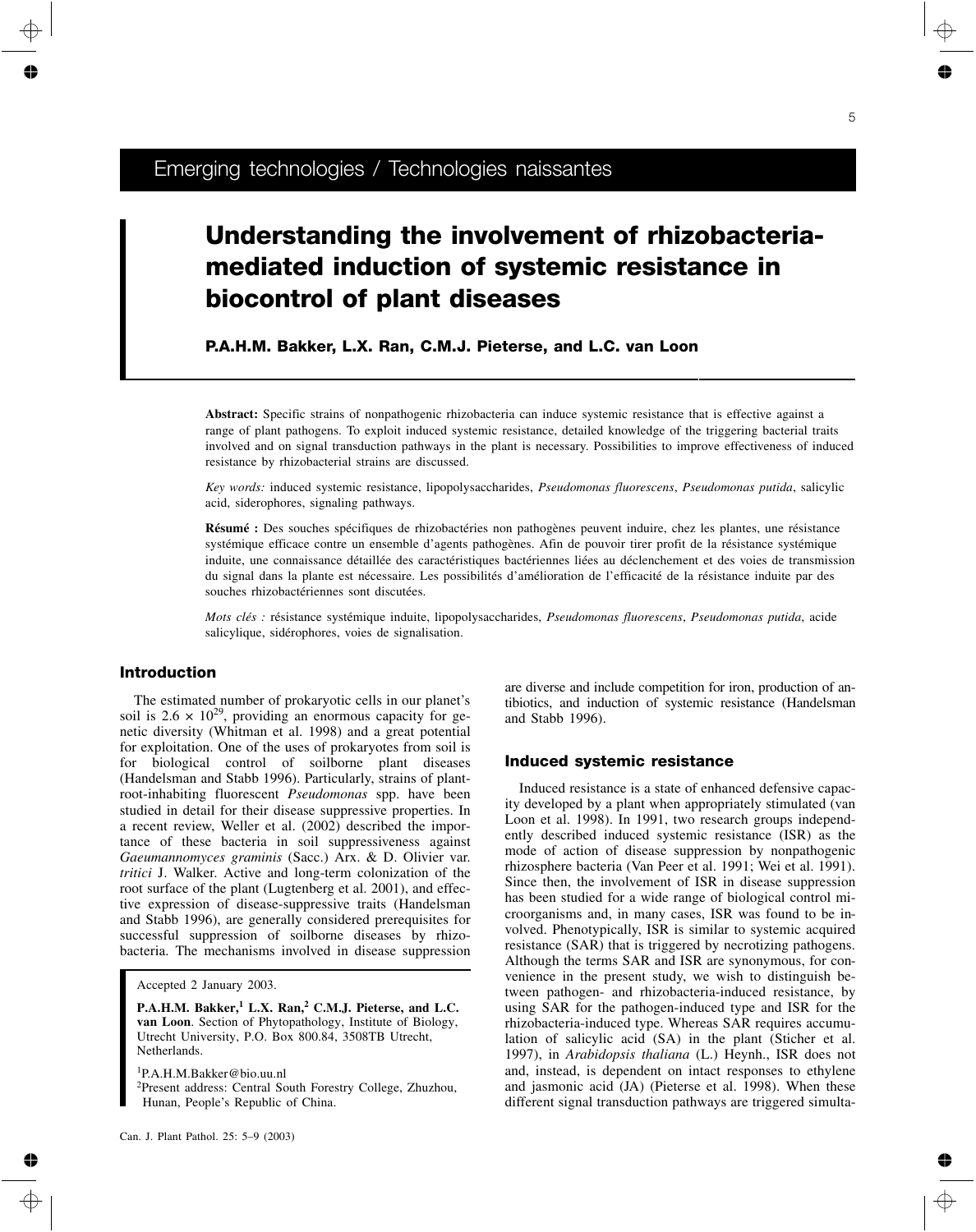neously in *A. thaliana*, disease suppression is enhanced (Van Wees et al. 2000). This suggests that combining bacterial traits that trigger either the SA-, or the ethylene- or JA-dependent response can improve biological control. Elucidating the nature of bacterial triggers of the different pathways will enable us to utilize ISR in a sensible way.

# **Distinguishing between ISR and direct effects**

*Arabidopsis* mutants that are insensitive to ethylene (*etr1*) or JA (*jar1*) and the *Arabidopsis* mutant expressing no pathogenesis-related proteins for resistance to *Pseudomonas* (*npr1*) do not express ISR after treatment with *Pseudomonas fluorescens* Migula WCS417r (Pieterse et al. 1998). Use of the *etr1*, *jar1*, and *npr1* mutants can enable us to determine whether direct interactions between biocontrol agents and the pathogen are effective in disease suppression. When the biocontrol bacteria and the pathogen are coinoculated into the rhizospheres of these mutants, there will be protection only if the bacteria can directly inhibit the development of the pathogen. When the bacteria fail to suppress disease in the mutants, but are effective on the wild-type plants, ISR must be the main mode of action.

#### **Role of salicylic acid**

A rhizobacterial metabolite that was suggested to trigger the SA-dependent signal transduction pathway is SA itself (De Meyer and Höfte 1997; Leeman et al. 1996; Maurhofer et al. 1998). Salicylic acid production has been observed for several bacterial strains, and exogenously applied SA can induce resistance in many plant species. For example, *P. fluorescens* strain WCS374 produces relatively large quantities of SA under conditions of iron limitation. Moreover, WCS374 is more effective, in radish, in ISR against fusarium wilt under iron-limited conditions compared with conditions of sufficient iron availability (Leeman et al. 1995). Pseudobactin siderophores, low-molecular-weight molecules, are also produced by WCS374 under iron-limited conditions. However, a pseudobactin mutant of WCS374 was as effective as the parental strain in disease suppression. Therefore, it was concluded that SA was probably responsible for the increased effectiveness of WCS374 under conditions of iron limitation. However, no indications for activation of SAdependent signaling in radish after WCS374 treatment were observed (Hoffland et al. 1995). Moreover, treatment with strain WCS374 cannot induce systemic resistance in *A. thaliana*, whereas the application of SA does (Van Wees et al. 1997). Possibly, the iron-regulated ISR by WCS374 in radish is mediated by the SA-containing siderophore pseudomonine (Mercado-Blanco et al. 2001). Pseudomonine is a nonfluorescent siderophore, produced by WCS374, that was discovered when analyzing nonfluorescent mutants of this strain (Figs. 1 and 2). Whether pseudomonine is active in ISR remains to be elucidated. The plant-root-colonizing *Pseudomonas aeruginosa* (Schroeter) Migula strain 7NSK2 induces resistance in tobacco, bean, and tomato. Its ability of ISR has been linked to production of SA (De Meyer and Höfte 1997). However, recent evidence strongly suggests that SA is not the inducing compound from 7NSK2, but

that the compounds pyochelin and pyocyanin produced by this strain are a prerequisite for the induction of resistance (Audenaert et al. 2002). It was postulated that 7NSK2 does not produce SA in the rhizosphere, but instead, that the SA is channeled into the siderophore pyochelin (Audenaert et al. 2002). Thus, for several bacterial strains, a role of bacterially produced SA in induced resistance has been suggested, but upon careful examination, SA seems not to be involved directly (Audenaert et al. 2002; van Loon et al. 1998).

#### **Role of siderophores**

Siderophores are low-molecular-weight molecules that are secreted by microorganisms to take up iron from the environment (Höfte 1993), and their modes of action in suppression of disease were thought to be solely based on competition for iron with the pathogen (Bakker et al. 1993; Duijff et al. 1999; Loper and Buyer 1991). Interestingly, siderophores can induce systemic resistance (ISR) (Leeman et al. 1996). One may therefore consider whether the mode of action of other bacterial metabolites that have been implicated in disease suppression also involves triggering of systemic resistance mediated by rhizobacteria.

## **Role of antibiotics**

Production of antibiotics has been described as a powerful mode of action in disease suppression by which development and (or) activity of the pathogen is thought to be directly inhibited (Handelsman and Stabb 1996). The involvement of antibiotic production in ISR has not been investigated in detail. However, from studies that utilized strains of pathogens varying in their sensitivity to the antibiotics produced by the biocontrol bacteria, ISR does not seem to be involved. Isolates of *G. graminis* var. *tritici* that varied in their sensitivity to the antibiotics phenazine-1 carboxylic acid and 2,4-diacetylphloroglucinol were also differentially sensitive to biological control by *Pseudomonas* spp. strains producing these same antibiotics (Mazzola et al. 1995). These results demonstrated that the effect of these antibiotics on the pathogen was direct and not mediated by the plant. However, antibiotics do have direct effects on plants and, therefore, might induce systemic resistance mediated by rhizobacteria. For example, the antibiotics pyoluteorin and 2,4-diacetylphloroglucinol reduced growth of sweet corn, cress, and cucumber (Maurhofer et al. 1992) and, in turn, the stress caused by these antibiotics may also trigger resistance. To further study the possible involvement of antibiotics in ISR, strains of biocontrol bacteria that produce specific antibiotics should be applied spatially separated from the pathogen on the plant surface, to prevent direct interactions between their populations (van Loon et al. 1998). If these strains induce systemic resistance, their mutants lacking antibiotic production should be tested. Conversely, the purified compound can be tested in an experimental setup for resistance induction.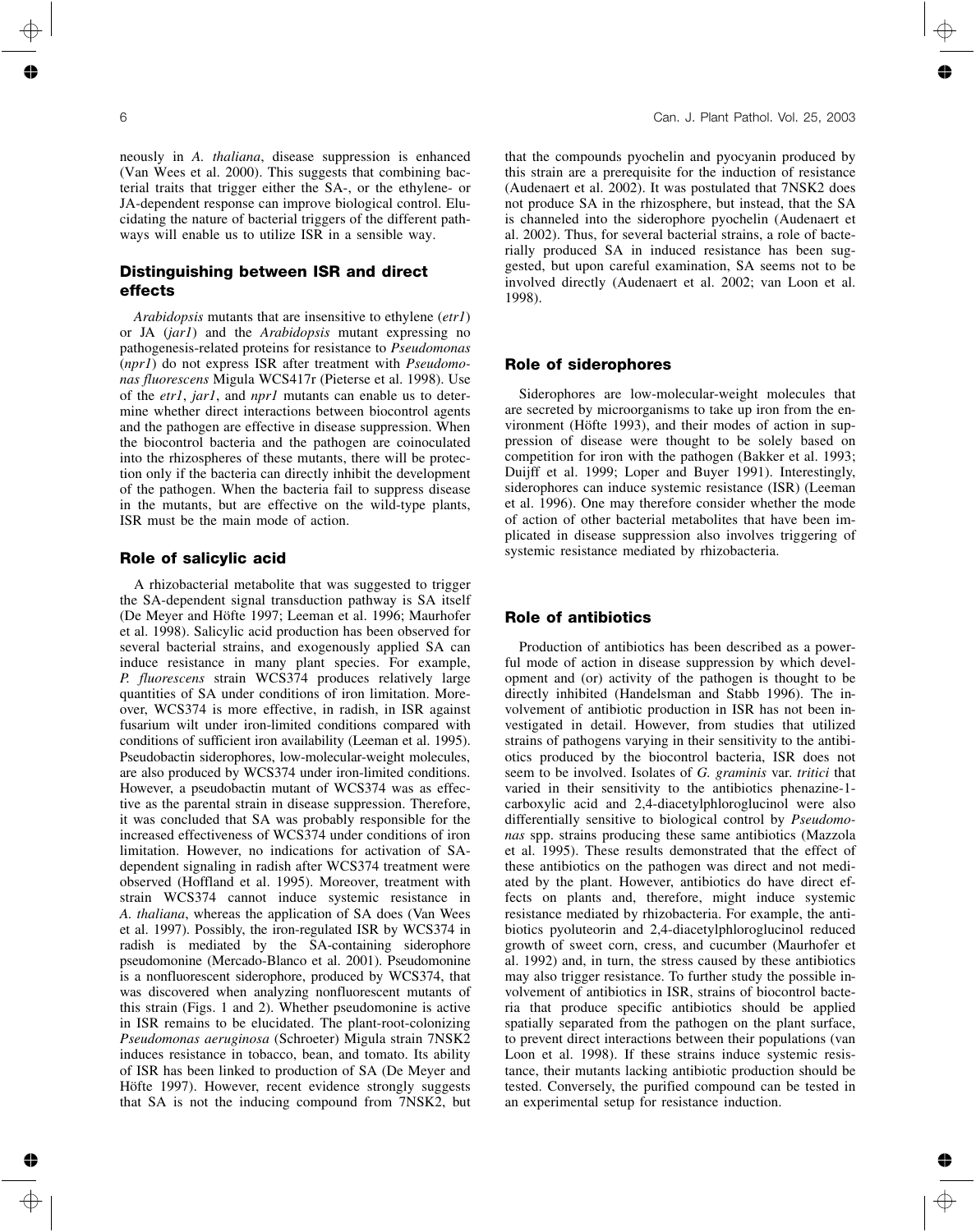**Fig. 1.** Production of fluorescent and nonfluorescent siderophores by fluorescent *Pseudomonas* spp. *Pseudomonas fluorescens* WCS374 (1), a nonfluorescent transposon mutant of WCS374 (2), a *P. putida* strain (3), and its nonfluorescent mutant (4) were grown on King's medium B (King et al. 1954) (A) and on chrome azurol sulfonate (CAS) medium (Schwyn and Neilands 1987) (B). On King's medium B, the pseudobactin-type siderophore fluoresces under UV and, on CAS medium, siderophore activity leads to production of an orange halo. Whereas the nonfluorescent mutant of *P. putida* does not produce a halo on CAS, the mutant of WCS374 still does, suggesting the presence of a second, nonfluorescent siderophore in WCS374.



**Fig. 2.** Structure of pseudomonine, the nonfluorescent siderophore produced by WCS374 (Mercado-Blanco et al. 2001). The molecule contains histamine, a cyclothreonine moiety in the middle, and, interestingly, a SA group. It has been postulated that, in the rhizosphere, WCS374 does not produce SA, but instead, the SA is channeled into pseudomonine.



#### **Role of lipopolysaccharides**

Lipopolysaccharides (LPS) have been implicated in ISR triggered by fluorescent pseudomonads in carnation (Van Peer and Schippers 1992), radish (Leeman et al. 1995), and *A. thaliana* (Van Wees et al. 1997). In the case of ISR against *Globodera pallida* (Stone) Behrens on potato by *Rhizobium etli* Segovia et al., the LPS also plays a major role (Reitz et al. 2002). In these studies, either purified LPS was used to induce systemic resistance, or mutants that lack part of the LPS were compared with the parental strain regarding their abilities to induce resistance. Another bacterial determinant that was suggested to be involved in ISR is flagellin, the protein subunit of the flagella.

#### **Research approach**

It appears that in most inducing bacteria, more than one determinant is operative in triggering systemic resistance (ISR) in the plant. The classical approach of studying the mode of action of biocontrol bacteria by generating specific

mutants is, therefore, not very informative for studying traits involved in ISR. If one trait is knocked out in the bacterium, the other trait(s) still induce resistance and the mutant is as effective as the parental strain in suppressing disease. In studying induced resistance mediated by *P. putida* WCS358 on *A. thaliana*, we have experienced this problem. The fluorescent pseudobactin siderophore, the 0 antigen of the LPS, and flagellin all induce resistance when they are isolated and applied to the plant roots. Mutants that are defective in one of these three traits are as effective as the parental strain in disease suppression. Even double mutants are still effective in ISR. An alternative approach is to mobilize a gene bank from a strain with ISR ability into a strain with no such ability and, in such a way, identify genes that encode bacterial traits for ISR. Also, the use of indicator plants that contain a reporter gene expressed when ISR occurs would be very helpful in studies for identifying the inducing bacterial determinants. A major problem that has hampered the development of such reporter lines is the lack of known, defense-related genes responding to the bacterial treatments (Van Wees et al. 1999). The development of gene chip technology is a powerful tool to study gene expression patterns in response to ISR. Currently, transcript profiles of *Arabidopsis* genes are analyzed using DNA microarrays (Pieterse et al. 2002). It appears that several genes are up or down regulated when ISR occurs (B.W.M. Verhagen and C.M.J. Pieterse, personal communication).

#### **Role of population densities**

In a dose-response study of ISR mediated by *P. fluorescens* WCS374 in radish, it was revealed that population densities of  $10^5$  colony forming units per gram of root are required for significant suppression of disease (Raaijmakers et al. 1995). In situations where no bacteria are introduced, population densities of one single bacterial genotype probably never reach such high densities, making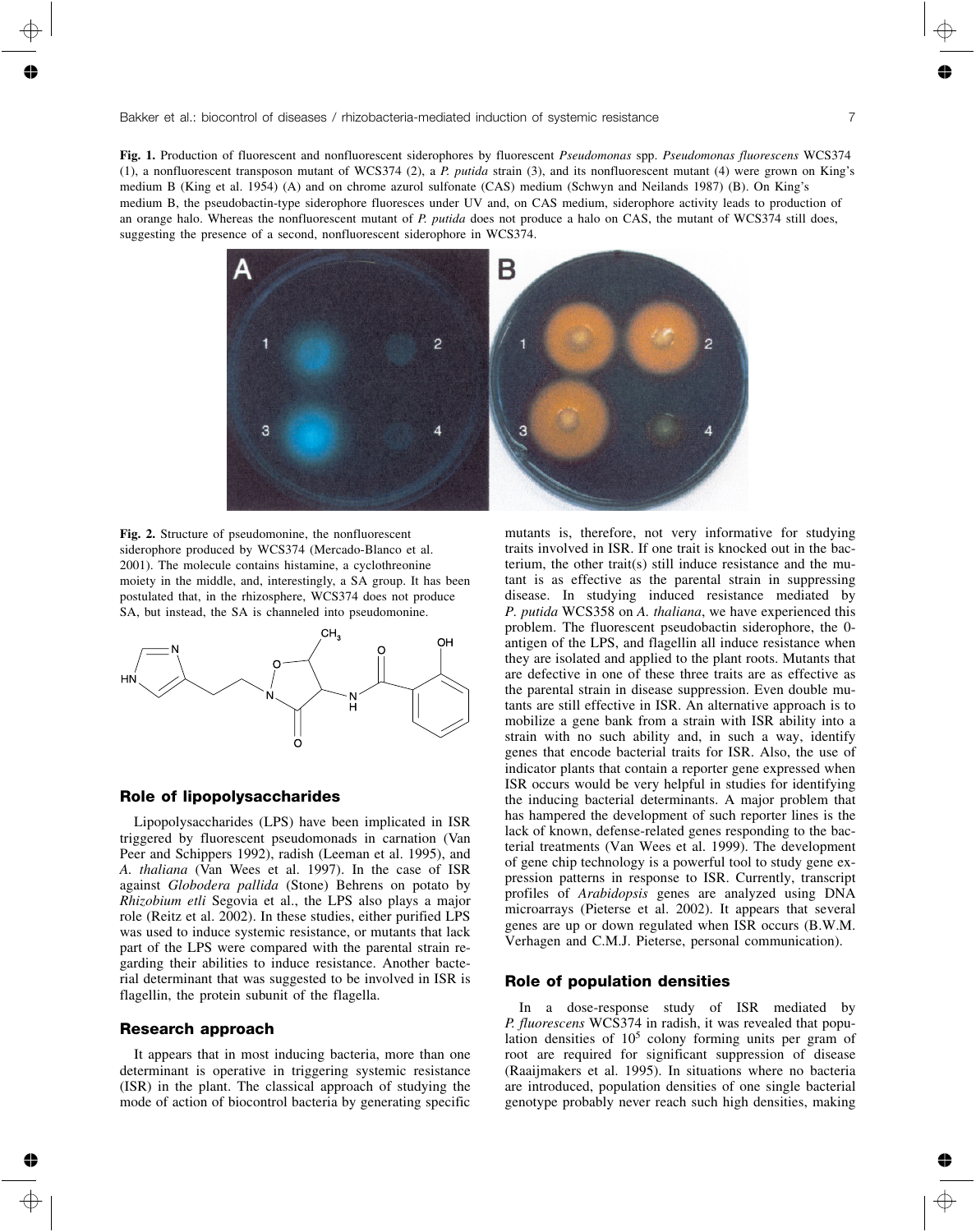it unlikely that, in the field, plants are triggered sufficiently by bacteria to express ISR. *Pseudomonas fluorescens* strain RS111 and a derivative of this strain, RS111a, have been studied mainly for their abilities to suppress disease when applied in combination with other fluorescent *Pseudomonas* spp. strains (De Boer et al. 1999). In dose-response studies, it was demonstrated that RS111a was effective in suppressing fusarium wilt of both radish and flax at much lower initial population densities than RS111 (K.C. Zhang, L.C. van Loon, and P.A.H.M. Bakker, unpublished data). Moreover, RS111a suppressed fusarium wilt significantly better than RS111 when applied in a bioassay specific for disease suppression through ISR (De Boer 2000). These results suggest that the level of disease control through ISR by a specific strain can be improved. Further studies to elucidate the determinants of ISR of these strains are ongoing.

## **Combining mechanisms of disease suppression**

Since ISR and antibiosis seem to be two separate mechanisms of disease suppression by fluorescent pseudomonads, the combination of these modes of action may well lead to improved efficacy of biological control. The antibiosis would first weaken or even partly kill the population of the pathogen and, subsequently, this weakened population would be confronted with a plant that is in a state of enhanced defensive capacity, thus resulting in much less disease development. One could also argue that use of strains that trigger both the JA- or ethylene-dependent and the SAdependent pathway may increase the efficacy of biological control. The latter strategy may require manipulation of bacterial metabolites that trigger the SA-dependent signal transduction pathway. A way to manipulate the production of SA by bacteria such that it can contribute to induction of systemic resistance is to uncouple SA production from the biosynthesis of the SA-containing siderophore. In mutant KMPCH of *P. aeruginosa* 7NSK2, which is unable to synthesize pyochelin and therefore accumulates SA, induction of resistance is indeed mediated by SA (Audenaert et al. 2002). Transfer of the SA-biosynthetic genes of *P. aeruginosa* to *P. fluorescens* strain P3 led to induced resistance in tobacco against tobacco necrosis virus after treatment with the SA-producing derivative of P3 (Maurhofer et al. 1998). The latter strategy requires use of genetically modified bacteria for field releaseand, before such releases, the impact of the modified bacteria on resident microbial communities has to be examined. It has also been questioned if induced resistance may affect the belowground community of plants (Sonnemann et al. 2002). Use of recently developed techniques that take into account the total microflora, including those that are nonculturable, will be valuable in this respect (Glandorf et al. 2001). Also, the state of enhanced defense capacity may negatively affect plant growth because of fitness costs (Heil 2001). In contrast, a significant growth stimulation was observed in *A. thaliana* plants treated with the *P. fluorescens* WCS417r inducing systemic resistance (Pieterse and van Loon 1999).

In conclusion, ISR is a powerful mode of action in biological control of both soilborne and aerial plant diseases. Since ISR by one rhizobacterial strain can be effective against a range of plant pathogens, including bacteria, oomycetes, and fungi (Ton et al. 2002), this technology may contribute significantly to reducing the input of plant protecting chemicals.

## **References**

- Audenaert, K., Pattery, T., Cornelis, P., and Höfte, M. 2002. Induction of systemic resistance to *Botrytis cinerea* in tomato by *Pseudomonas aeruginosa* 7NSK2: role of salicylic acid, pyochelin, and pyocyanin. Mol. Plant–Microbe Interact. 15: 1147–1156.
- Bakker, P.A.H.M., Raaijmakers, J.M., and Schippers, B. 1993. Role of iron in the suppression of bacterial plant pathogens by fluorescent pseudomonads. *In* Iron chelation in plants and soil microorganisms. *Edited by* L.L. Barton and B.C. Hemming. Academic Press, San Diego, Calif. pp. 269–282.
- De Boer, M. 2000. Combining *Peudomonas* strains to improve biological control of fusarium wilt in radish; mechanisms and population dynamics. Ph.D. thesis, Utrecht University, Utrecht, Netherlands.
- De Boer, M., Van der Sluis, I., van Loon, L.C., and Bakker, P.A.H.M. 1999. Combining fluorescent *Pseudomonas* spp. strains to enhance suppression of fusarium wilt of radish. Eur. J. Plant Pathol. 105: 201–210.
- De Meyer, G., and Höfte, M. 1997. Salicyclic acid produced by the rhizobacterium *Pseudomonas aeruginosa* 7NSK2 induces resistance to leaf infection by *Botrytis cinerea* on bean. Phytopathology, 87: 588–593.
- Duijff, B.J., Recorbet, G., Bakker, P.A.H.M., Loper, J.E., and Lemanceau, P. 1999. Microbial antagonism at the root level is involved in the suppression of fusarium wilt by the combination of nonpathogenic *Fusarium oxysporum* Fo47 and *Pseudomonas putida* WCS358. Phytopathology, 89: 1073–1079.
- Glandorf, D.C.M., Verheggen, P., Jansen, T., Jorritsma, J.W., Smit, E., Leeflang, P., Wernars, P., Thomashow, L.S., Laureijs, E., Thomas-Oates, J.E., Bakker, P.A.H.M., and van Loon, L.C. 2001. Effect of genetically modified *Pseudomonas putida* WCS358r on the fungal rhizosphere microflora of field-grown wheat. Appl. Environ. Microbiol. 67: 3371–3378.
- Handelsman, J., and Stabb, E.V. 1996. Biocontrol of soilborne plant pathogens. Plant Cell, 8: 1855–1869.
- Heil, M. 2001. The ecological concept of costs of induced systemic resistance (ISR). Eur. J. Plant. Pathol. 107: 137–146.
- Hoffland, E., Pieterse, C.M.J., Bik, L., and Van Pelt, J.A. 1995. Induced systemic resistance in radish is not associated with accumulation of pathogenesis-related proteins. Physiol. Mol. Plant Pathol. 46: 309–320.
- Höfte, M. 1993. Classes of microbial siderophores. *In* Iron chelation in plants and soil microorganisms. *Edited by* L.L. Barton and B.C. Hemming. Academic Press, San Diego, Calif. pp. 3–26.
- King, E.O., Ward, M.K., and Raney, D.E. 1954. Two simple media for demonstration of pyocyanin and fluorescin. J. Lab. Clin. Med. 44: 301–307.
- Leeman, M., Van Pelt, J.A., Den Ouden, F.M., Heinsbroek, M., Bakker, P.A.H.M., and Schippers, B. 1995. Induction of systemic resistance against fusarium wilt of radish by lipopolysaccharides of *Pseudomonas fluorescens*. Phytopathology, 85: 1021–1027.
- Leeman, M., Den Ouden, F.M., Van Pelt, J.A., Dirkx, F.P.M., Steijl, H., Bakker, P.A.H.M., and Schippers, B. 1996. Iron availability affects induction of systemic resistance to Fusarium